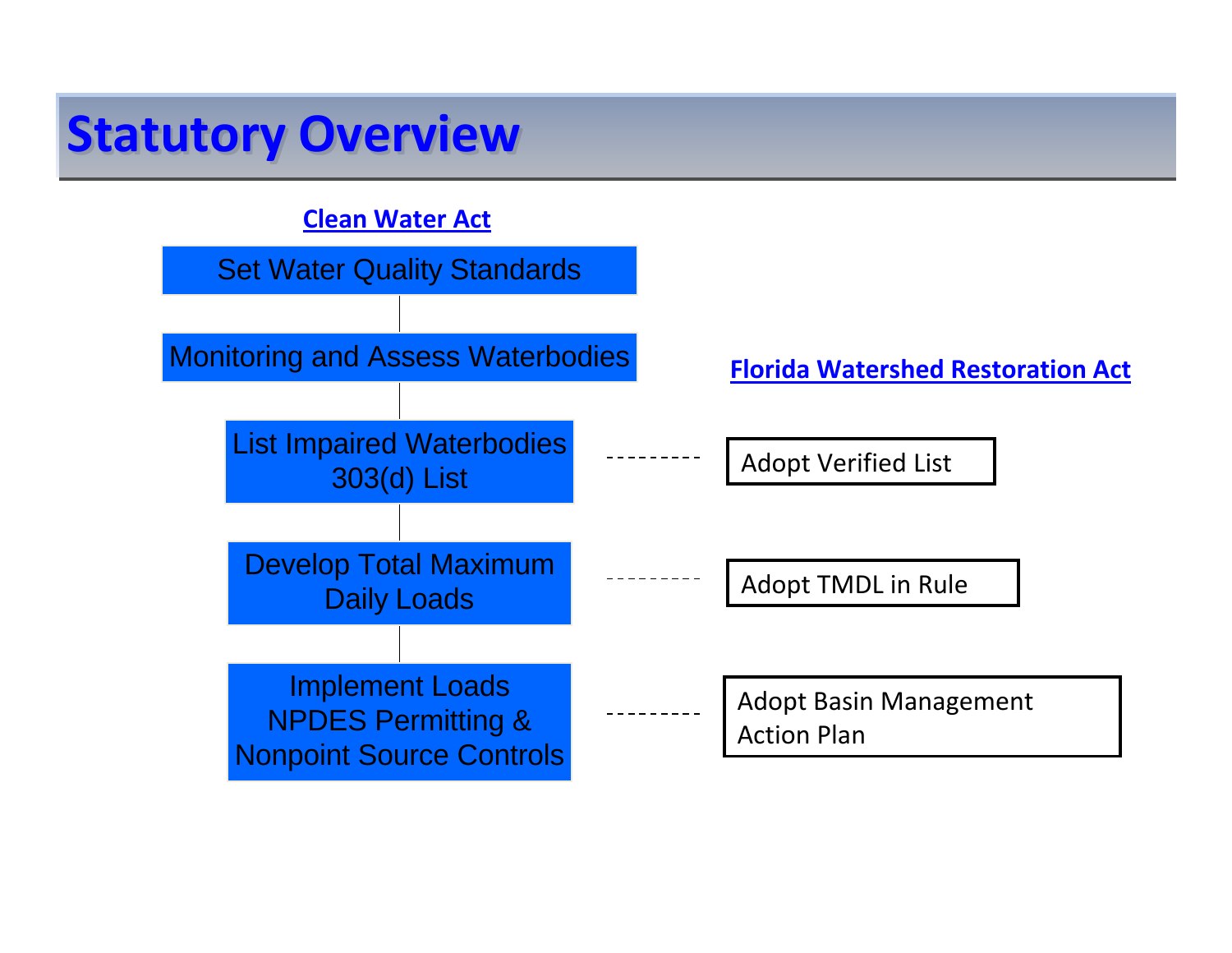# **Florida Watershed Restoration Act: Agriculture**

- • **Authorizes FDACS to Authorizes FDACS toDevelop and Adopt BMPs Develop and Adopt BMPs to Address Agricultural to Address Agricultural Non-Point Sources** •
- • **Implementation Provides Implementation Provides "Presumption of "Presumption of Compliance" with State Compliance" with State Water Quality Standards Water Quality Standards** •
	- • **Requires Notice of Intent Requires Notice of Intent (NOI) to FDACS to Enroll (NOI) to FDACS to Enroll Operation Operation** •
	- • **Manual specifies record‐ Manual specifies record‐ keeping requirements keeping requirements**•



nent Home

anement Practices

**Itation Assurance** 

igation Labs Assistance

'Us

a Division

Get Adobe<sup>-</sup><br>Reader

of Public Meetings as, or Workshops

lome zation FLORTDA DEPARTMENT OF AGRICULTURE AND CONSUMER SERVICES. Office of Agricultural Water Policy



**Charles H. Bronson. Commissioner Richard J. Budell, Director** 

#### **Best Management Practices Rules, Manuals, and Other Documents**

| <b>OAWP Adopted BMPs *</b>                                            | <b>Rules</b> | <b>BMP</b><br><b>Manuals</b>           | <b>NOT</b><br><b>Forms</b>        | <b>Related</b><br><b>Technical</b><br><b>Documents</b> |
|-----------------------------------------------------------------------|--------------|----------------------------------------|-----------------------------------|--------------------------------------------------------|
| Ridge Citrus                                                          | 5E-1.023     | 129KB PDF                              | 104KB PDF                         |                                                        |
| <b>Indian River Citrus</b>                                            | $5M-2$       | 8MB PDF<br><b>Updates</b><br>1.4MB PDF | 116KB PDF                         |                                                        |
| Peace River Citrus                                                    | 5M-5         | 1.7MB PDF                              | 38KB PDF                          |                                                        |
| <b>Gulf Citrus</b>                                                    | 5M-7         | 11.7MB PDF                             | 36KB PDF                          |                                                        |
| Lake Okeechobee BMPs                                                  | $5M-3$       |                                        |                                   |                                                        |
| Florida Container<br><b>Nurseries</b>                                 | $5M-6$       | 2.3MB PDF                              | 39KB PDF                          |                                                        |
| Vegetable & Agronomic<br>Crops                                        | $5M-8$       | 1.7MB PDF                              | 38KB PDF<br>EAA/C-139<br>42KB PDF |                                                        |
| Florida Sod                                                           | 5M-9         | 2MB PDF                                | 75KB PDF                          |                                                        |
| Manure Application                                                    | $5M-10$      |                                        |                                   | 135KB PDF<br>405KB PDF                                 |
| Florida Cow/Calf<br>Operations                                        | $5M-11$      | 3MB PDF                                | 420KB PDF                         |                                                        |
| <b>Conservation Plans for</b><br>Specified Agricultural<br>Operations | 5M-12        |                                        | 162KB PDF                         | 405KB PDF<br>623KB PDF<br>466KB PDF                    |
| <b>Other FDACS</b><br><b>Adopted BMPs</b>                             | <b>Rules</b> | <b>BMP</b><br><b>Manuals</b>           | <b>NOI</b><br><b>Forms</b>        | <b>Related</b><br><b>Technical</b><br><b>Documents</b> |
| Silviculture                                                          | $5I-6$       | 25MB PDF                               | 86KB PDF                          |                                                        |
| Aquaculture                                                           | $5L-3$       | 728KB PDF                              |                                   | 98KB PDF                                               |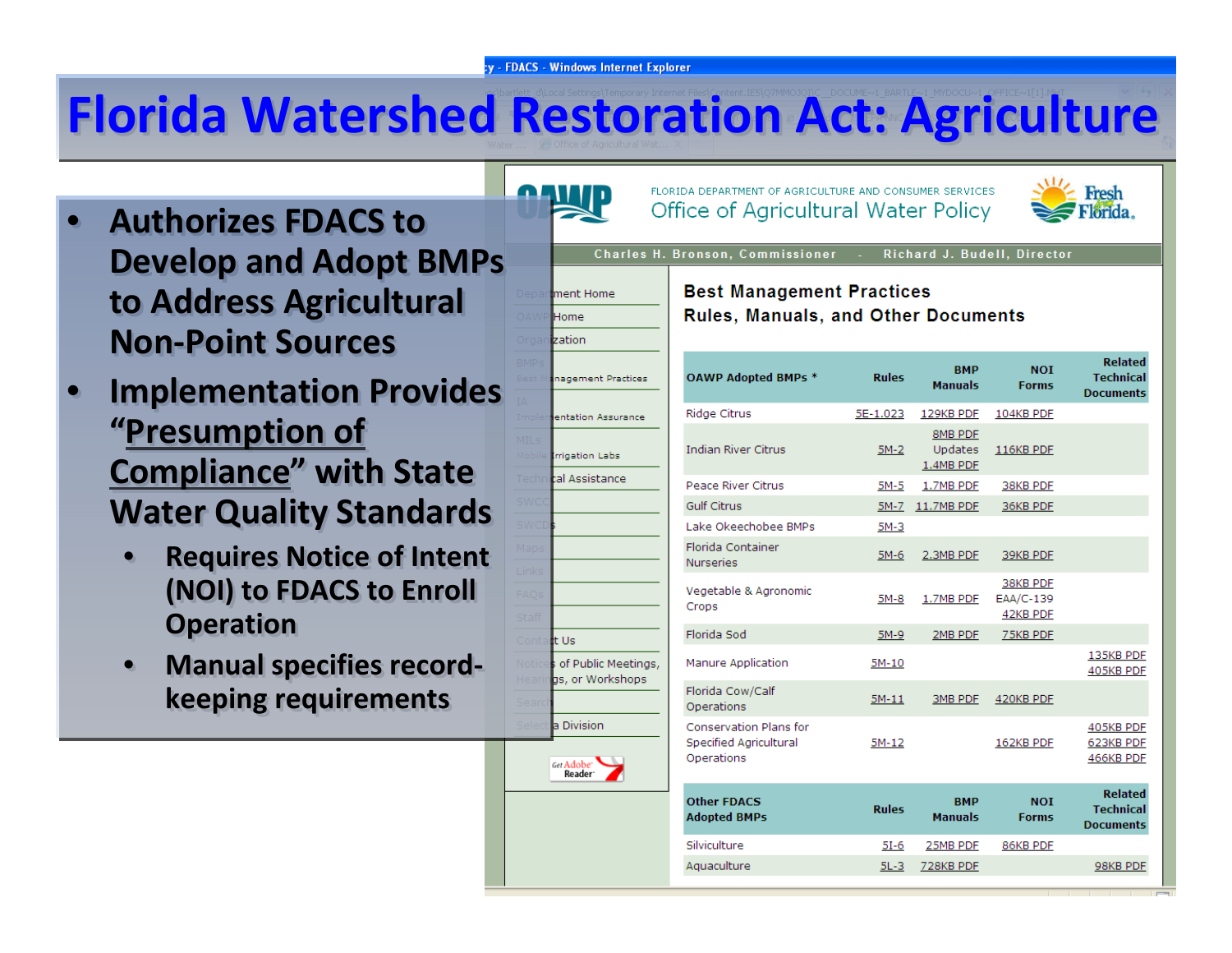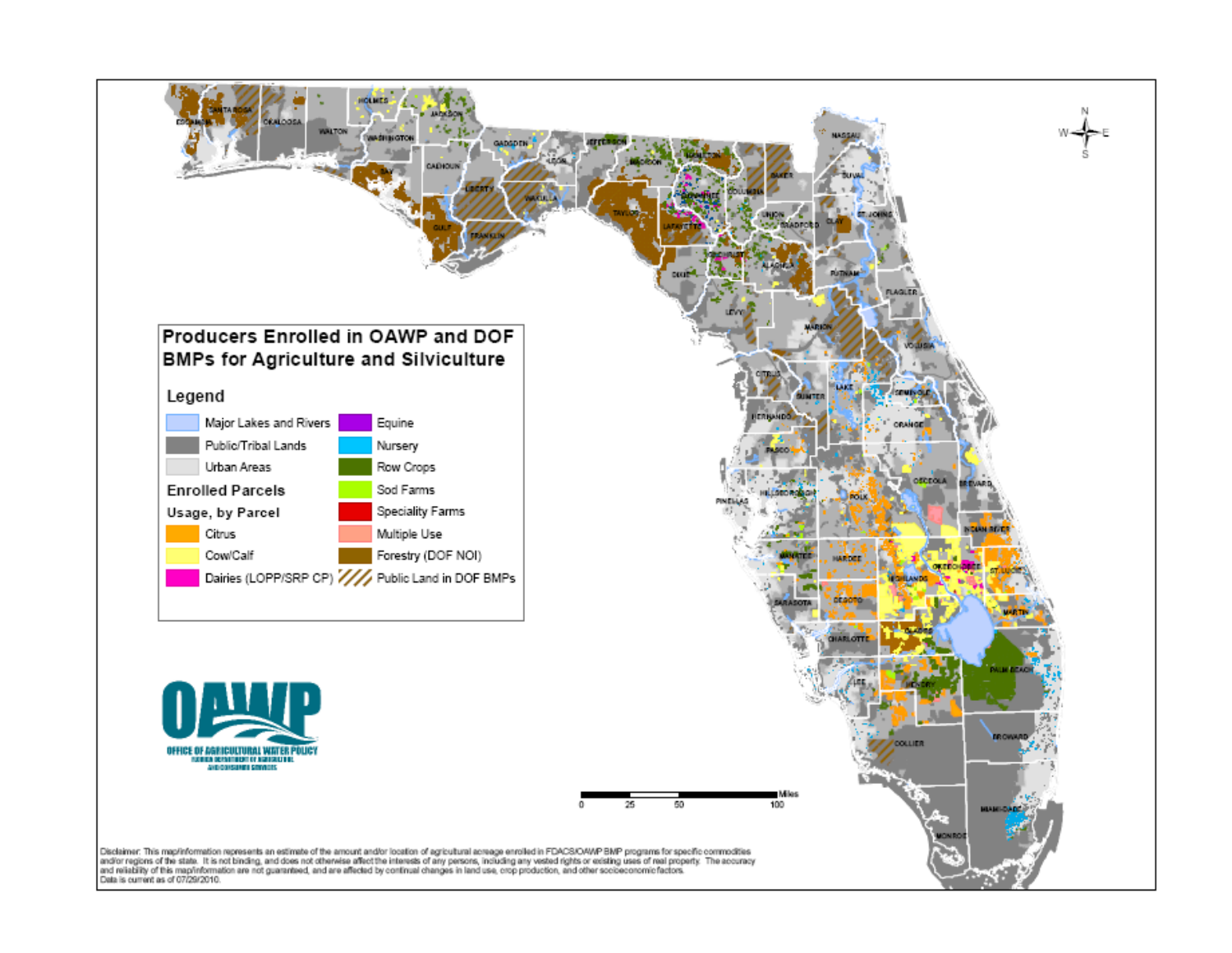### **Phosphorus Source Controls BMP Implementation**

Source: 2010 South Florida Environmental Report (Draft)



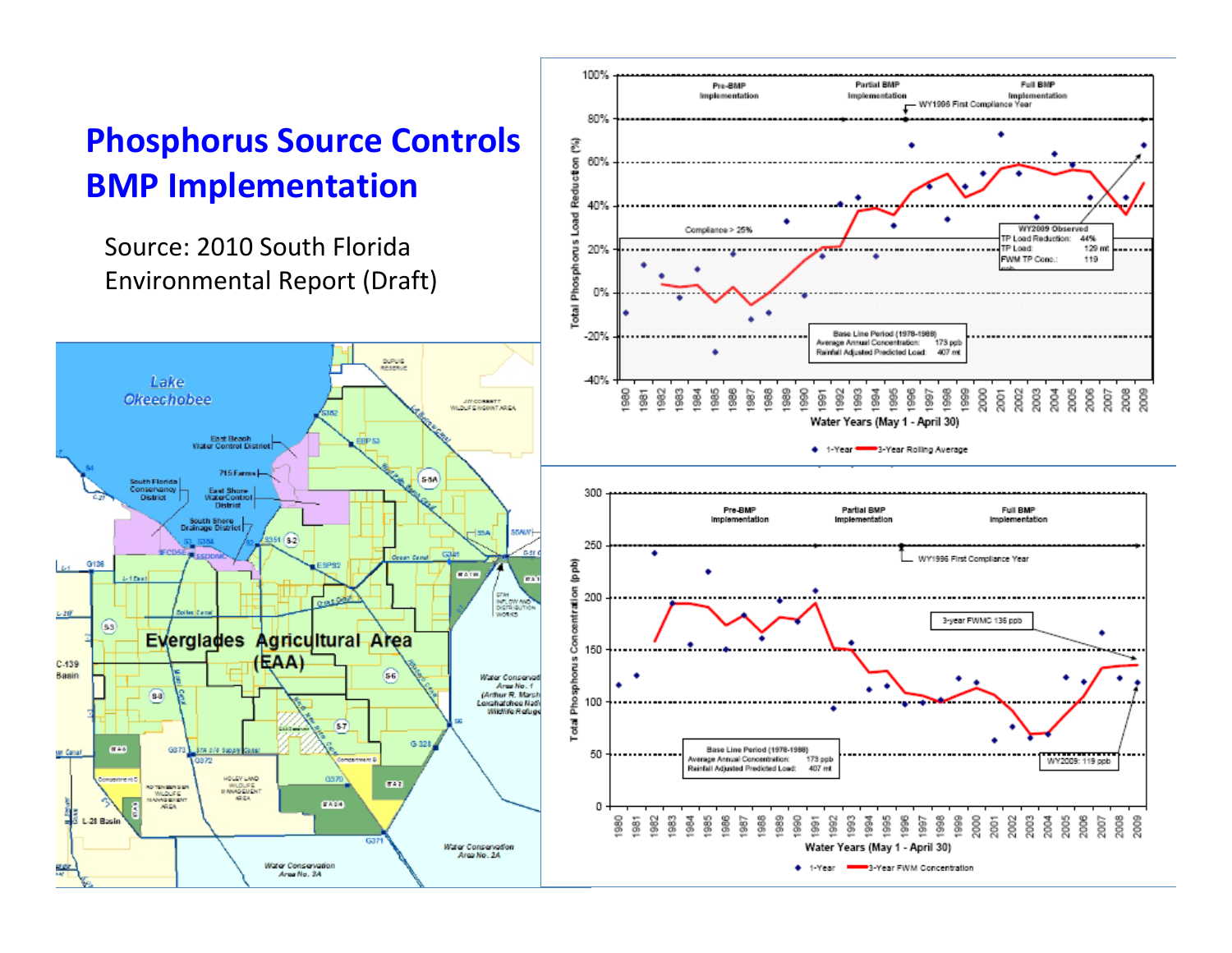### **Modified Hydrology**





Figure 10-1. Major hydrologic features of the Lake Okeechobee Watershed  $(L = |$ evee,  $C =$  canal).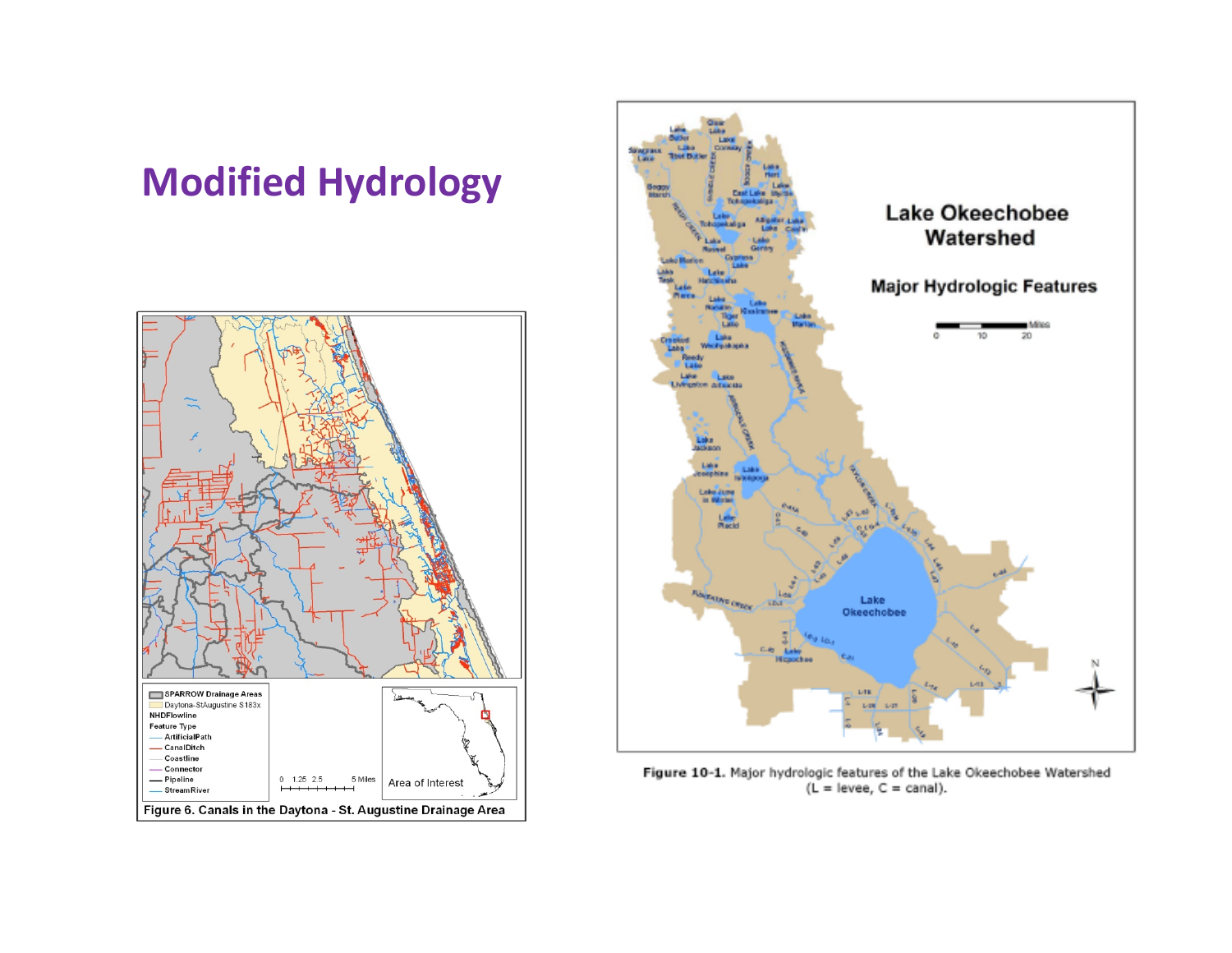### The Florida Ranchlands Environmental Services Project

An Innovative Approach to Managing Water...Increasing Ranch Profitability...Enhancing Wildlife





State agency‐buyers pay rancher‐sellers for State agency‐buyers pay rancher‐sellers for providing documented water and phosphorus‐ providing documented water and phosphorus‐ retention services over a fixed‐term contract. retention services over a fixed‐term contract.

- Competitive contract process. Competitive contract process.
- State agencies request proposals for State agencies request proposals for providing desired services. providing desire d services.
- Projects are selected based on the best opportunity for providing desired outcomes. opportunity for providing desire d outcomes.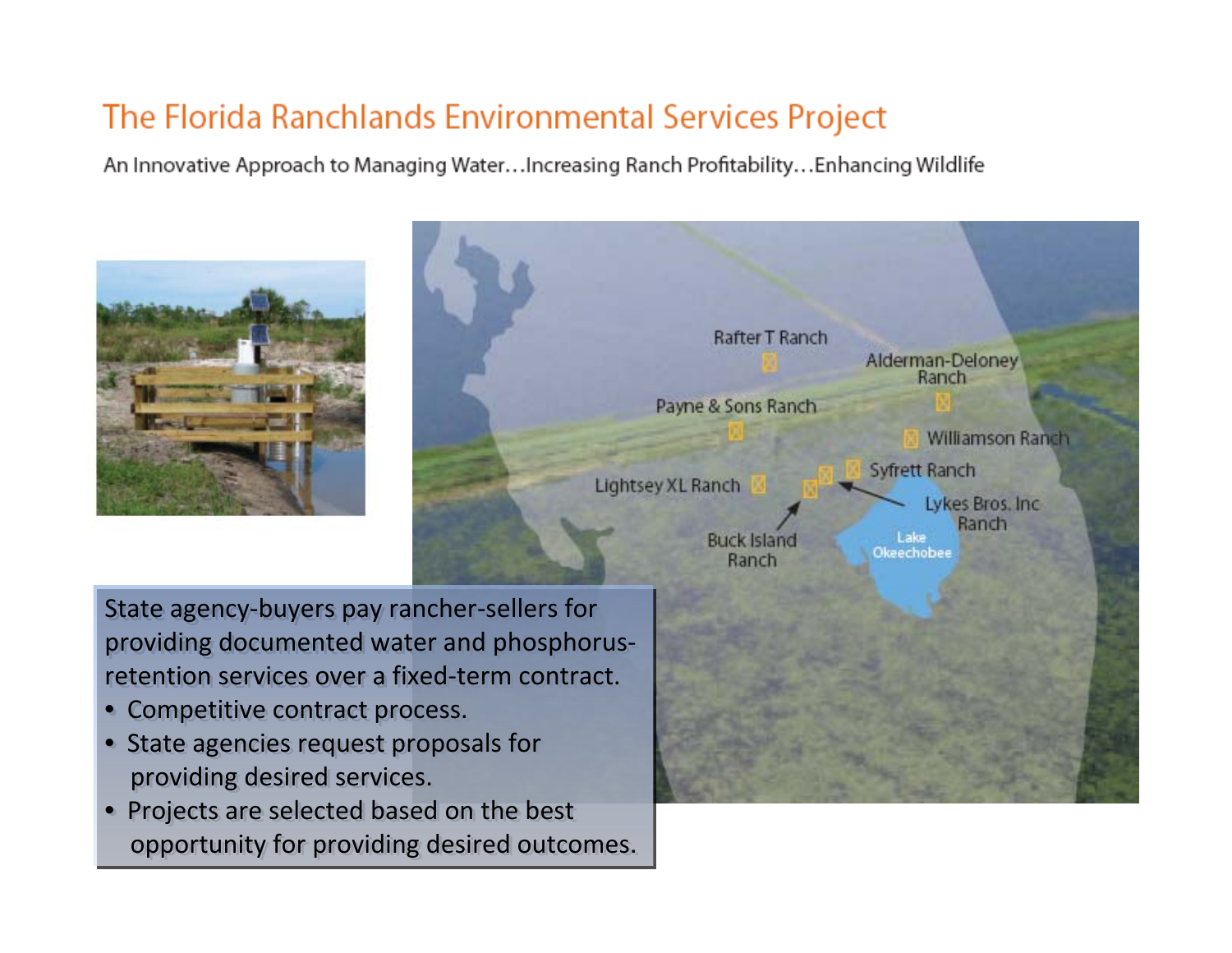# **Accounting Accounting for Anthropogenic Anthropogenic Land Uses**